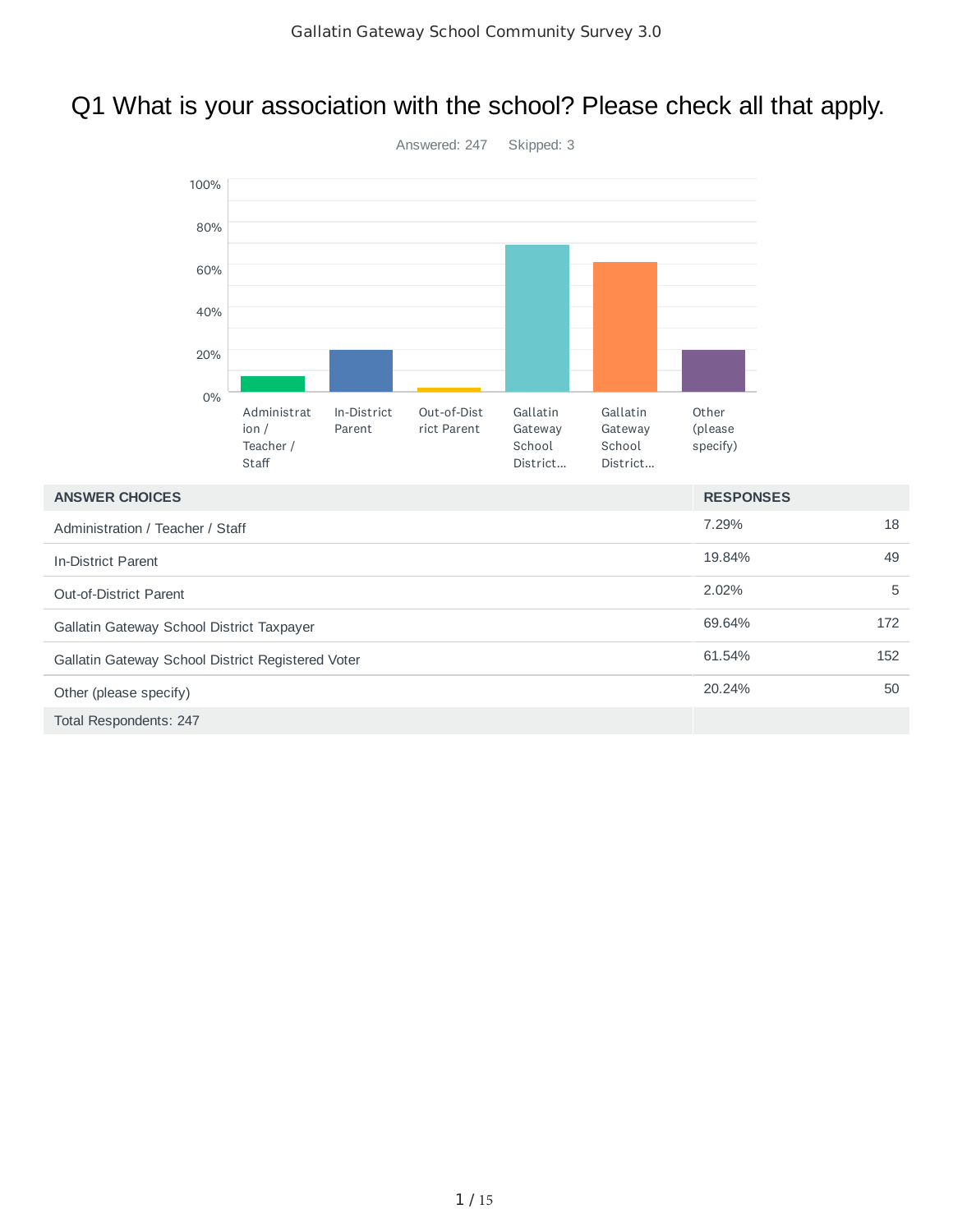| <b>OTHER (PLEASE SPECIFY)</b>                                                                 |
|-----------------------------------------------------------------------------------------------|
| Husband of Staff member                                                                       |
| County resident                                                                               |
| Former parent of GGS students                                                                 |
| In district past parent ;)                                                                    |
| Former teacher, former parent, former grandparent, volunteer                                  |
| Grandparent of Gateway students                                                               |
| Went to 1st -8th grades there                                                                 |
| I've lived around the Gallatin/Madison ranges for the past 15 years, hopefully many more      |
| previous parent                                                                               |
| Volunteer                                                                                     |
| kids will be going in a few years                                                             |
| community member                                                                              |
| volunteer                                                                                     |
| Grandparent of 2 students                                                                     |
| volunteer                                                                                     |
| volunteer with gyg                                                                            |
| Former Student and Parents of 3 Former graduates students                                     |
| Former parent                                                                                 |
| Grandparents                                                                                  |
| x parent & grandparent of children in school                                                  |
| PARENTS OF STUDENTS FROM THE 70'S & 80'S                                                      |
| Volunteer                                                                                     |
| WWLA & COMMUNITY CENTER VOLUNTEER                                                             |
| Historic Preservation Board of Gallatin County                                                |
| Business Owner in gateway                                                                     |
| Former GGS family                                                                             |
| Former parent                                                                                 |
| I am a former student                                                                         |
| Will be In-District Parent in 2 years                                                         |
| Former student                                                                                |
| Former student                                                                                |
| I grew up in Gallatin Gateway and went to school there.                                       |
| student grandparent                                                                           |
| sub teacher                                                                                   |
| PREVIOUS STUDENT 1984-1988                                                                    |
| Former In-district parent                                                                     |
| future parent of a student and former teacher in Big Sky, hoping to become more involved here |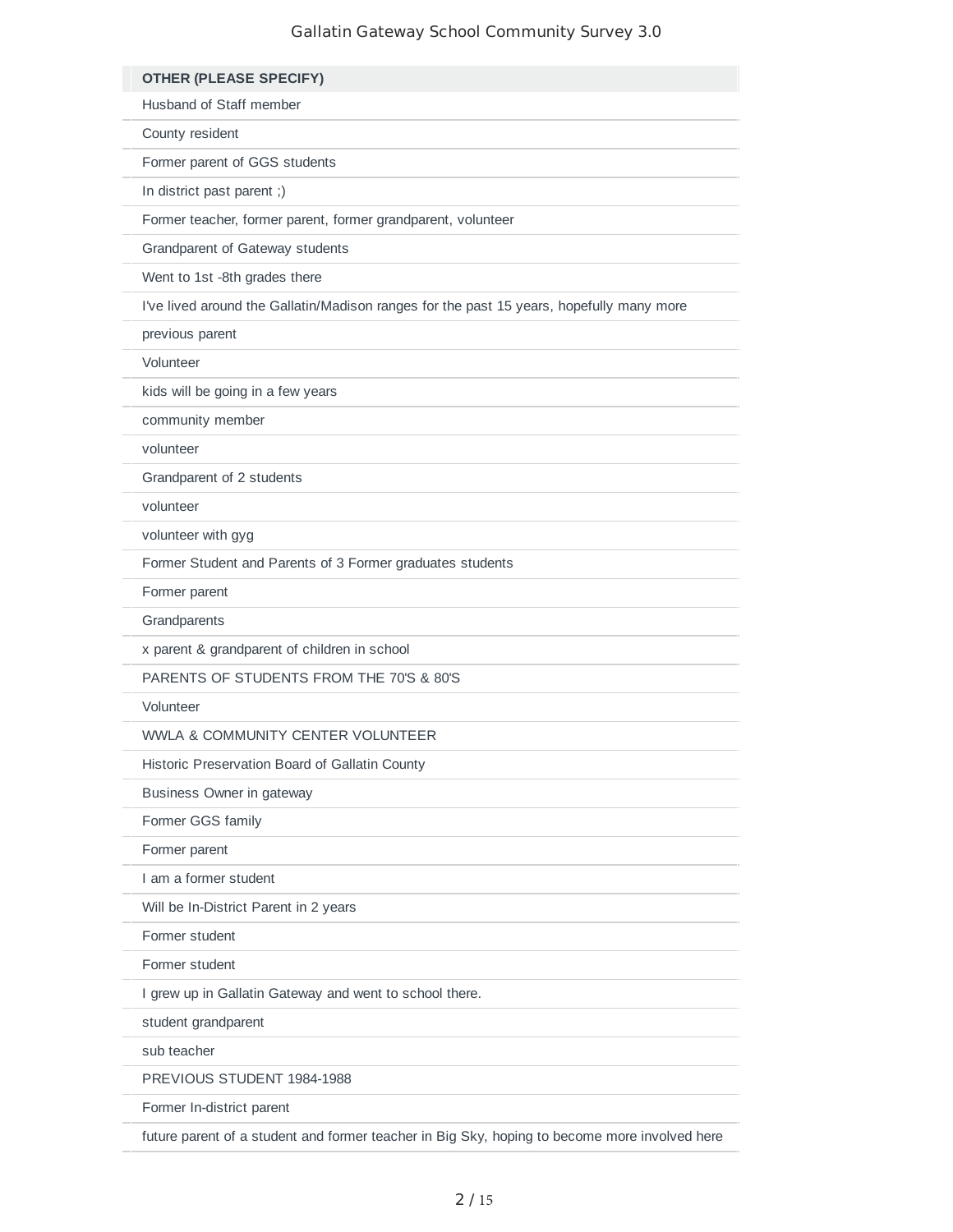| former educator                                                                                                         |
|-------------------------------------------------------------------------------------------------------------------------|
| Board member of the Historic PreservationBoard of Gallatin County and Montana Ghost Town<br><b>Preservation Society</b> |
| <b>Gallatin County resident</b>                                                                                         |
| I attended this school from kindergarten thru 8th grade, my father also attended this school                            |
| Went to school there                                                                                                    |
| Gallatin Gateway alumni parent                                                                                          |
| I went to school there                                                                                                  |
| Former Student                                                                                                          |
| Will have kids in school within the next few years                                                                      |
| Will have child/children in GGS soon                                                                                    |
| Fire Chief Gallatin Gateway Fire                                                                                        |
| former board member                                                                                                     |
| Former parent for 12 years                                                                                              |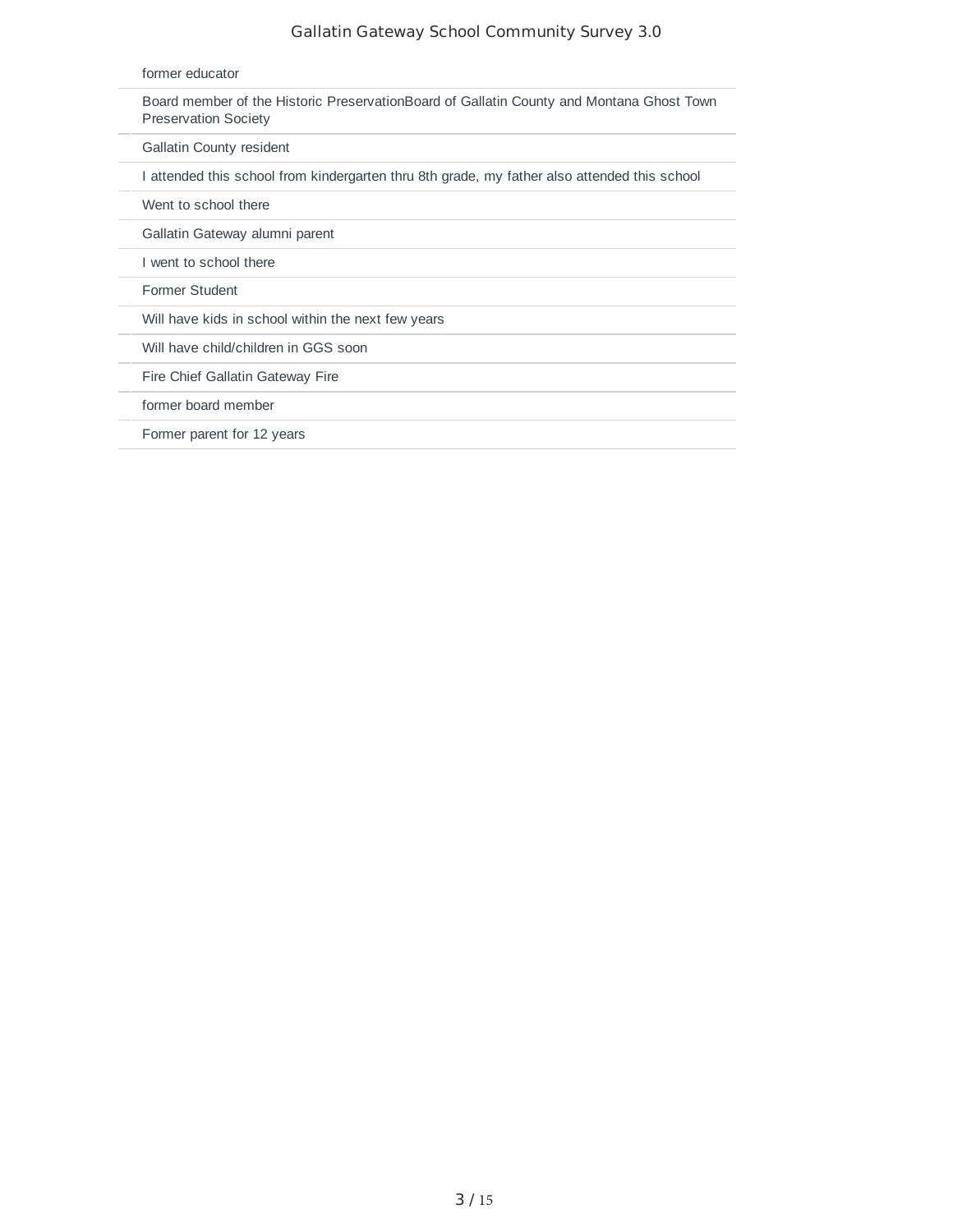# Q2 What is your primary grade-level focus?

Answered: 182 Skipped: 68



| <b>ANSWER CHUICES</b> | <b>RESPUNSES</b> |     |
|-----------------------|------------------|-----|
| Pre-K                 | 3.30%            | 6   |
| 1-3 Grades            | 14.84%           | 27  |
| 4-6 Grades            | 14.84%           | 27  |
| 7-8 Grades            | 14.84%           | 27  |
| Admin/Other           | 52.20%           | 95  |
| <b>TOTAL</b>          |                  | 182 |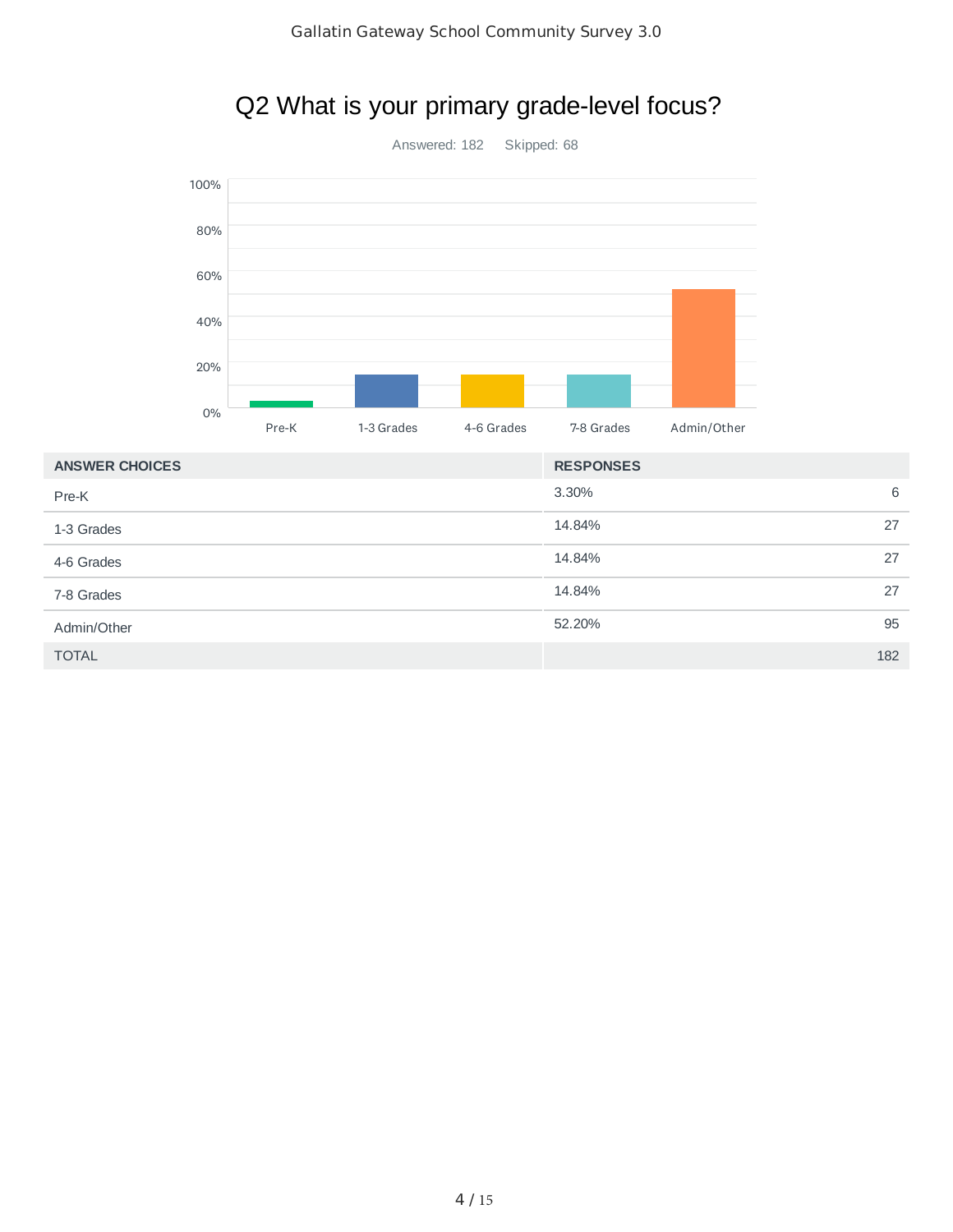Q3 Gallatin Gateway School District has paid off its 2001 West-End Building Bond. At this time, the District has a \$7 million bonding capacity available. The school currently needs to address many facility deficiencies. The School District is also anticipating a growing enrollment due to an imminent housing development.Below are the choices that the Building Committee has determined to be best for the District. Please mark the choices you would like to see and would support through a Bond Election.



| <b>ANSWER CHOICES</b>                                                                                                                                                                                                                                                                                                                                                                                                    | <b>RESPONSES</b> |     |
|--------------------------------------------------------------------------------------------------------------------------------------------------------------------------------------------------------------------------------------------------------------------------------------------------------------------------------------------------------------------------------------------------------------------------|------------------|-----|
| Address all facility deficiencies and deferred maintenance: \$2.5 - \$3 million. (no additional square footage)                                                                                                                                                                                                                                                                                                          | 11.29%           | 28  |
| Address all facility deficiencies and deferred maintenance; enhanced secure entry-way addition plus kitchen, cafeteria,<br>and gym expansion with new bleachers; restore the 1914 building to an ADA compliant building providing new<br>classrooms: \$7 million. (4,043 square footage useable plus 0 square footage for growth $=$ 4,043 square footage present<br>and future)                                         | 41.53%           | 103 |
| Address all facility deficiencies and deferred maintenance; enhanced secure entry-way addition plus kitchen, cafeteria,<br>and gym expansion with new bleachers; demolish the 1914 building, replacing it with a new building providing new<br>classrooms and room for future expansion: \$7+million. (4,250 square footage useable plus 4,250 square footage for<br>$growth = 8,500 square footage present and future)$ | 31.45%           | 78  |
| I will not support a Bond Election                                                                                                                                                                                                                                                                                                                                                                                       | 15.73%           | 39  |
| <b>TOTAL</b>                                                                                                                                                                                                                                                                                                                                                                                                             |                  | 248 |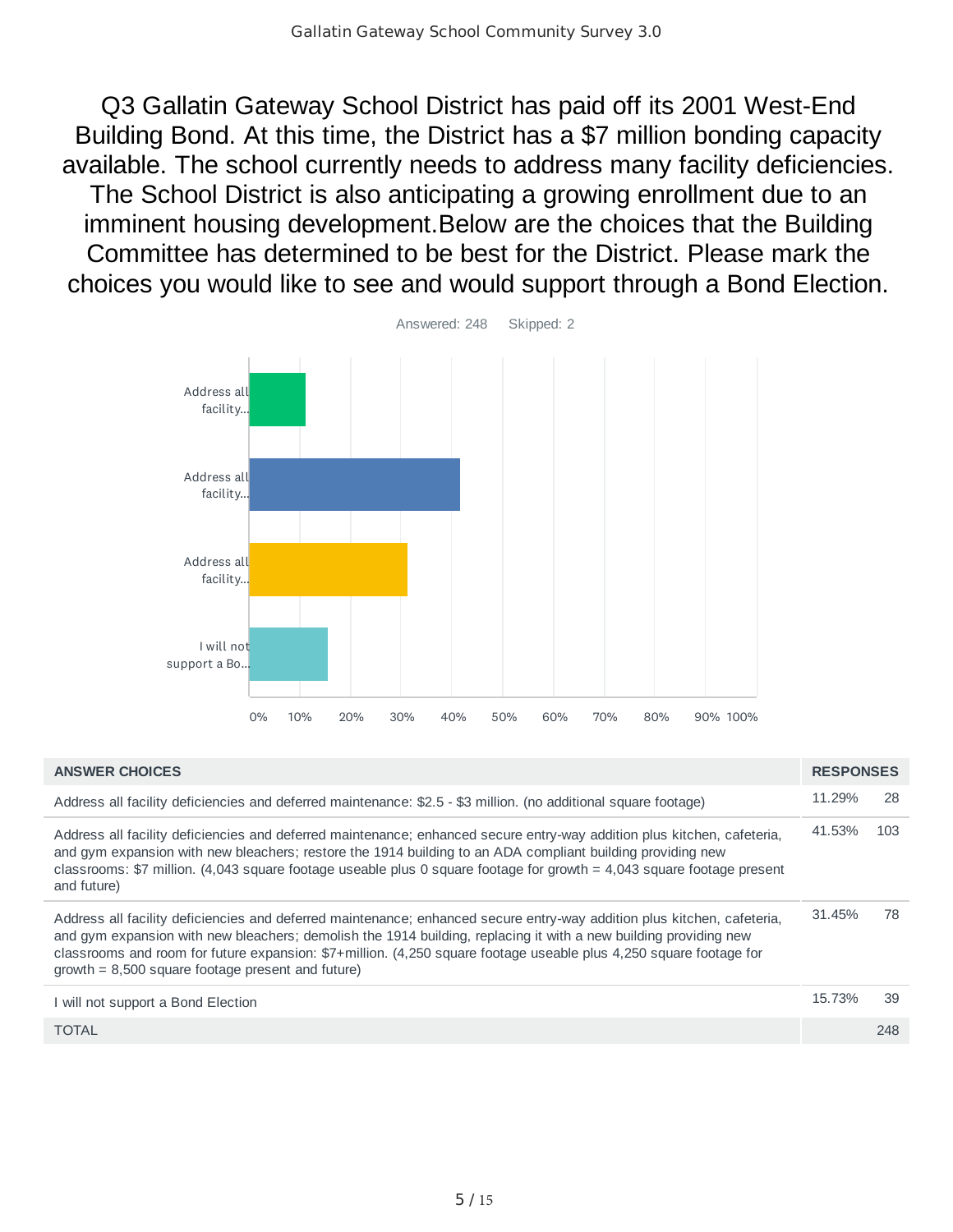## Q4 If your answer to question #3 is "I will not support a Bond Election," please provide a statement of what you would be willing to support to accommodate the building deficiencies and growth at Gallatin Gateway School.

Answered: 55 Skipped: 195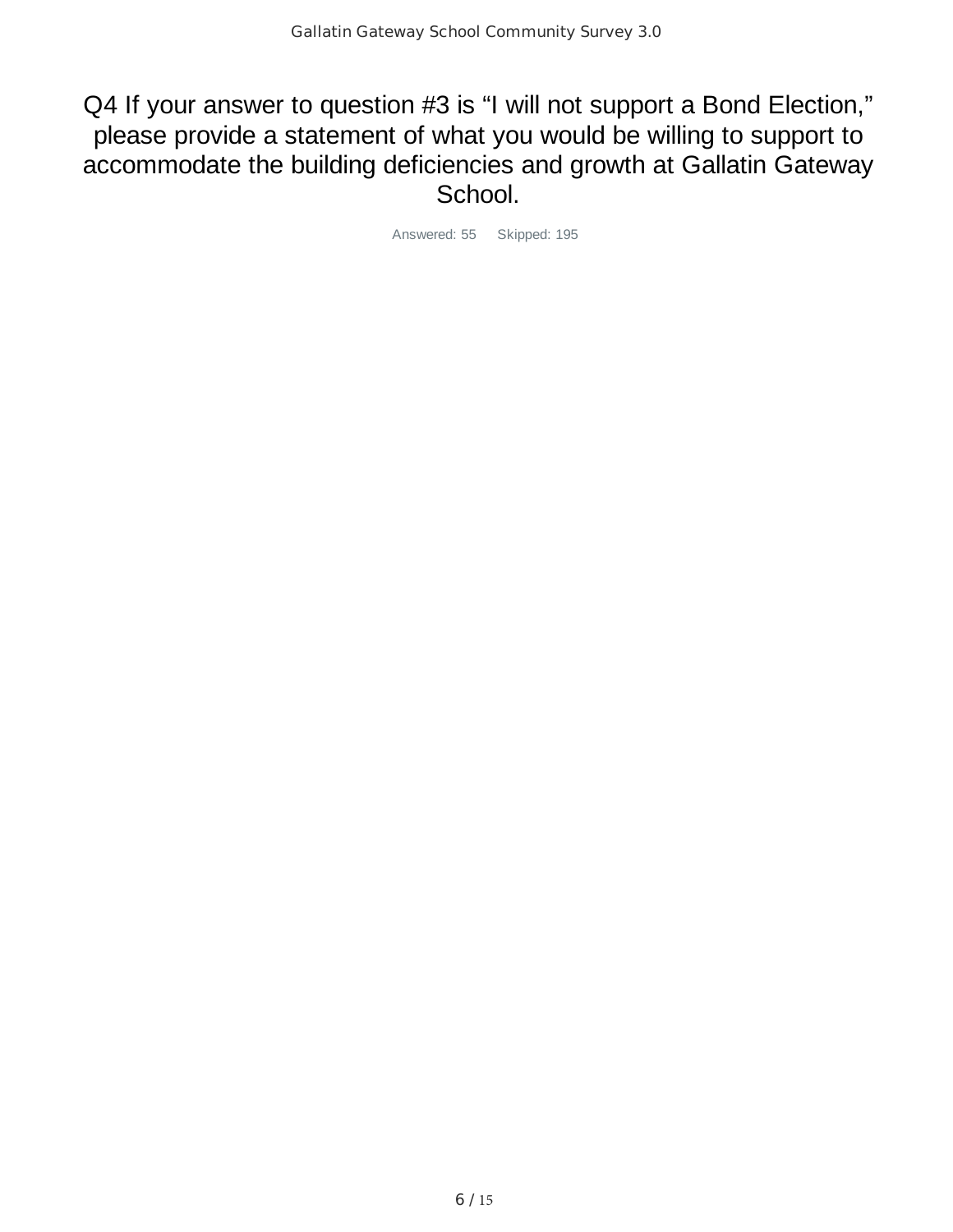#### $RESPONES$

all new resedents and developers should be respensible for financing this grere this issue. Thanks for Asking. This is a difficut question beuy cencletured as previous question re not supporting the bond. I will support the bond If the current building is not torn down I will not suport or vote for bond if current building is tour down. I was lown in Bozeman and went to all the current schools. It absolutely breaks my heart to see the destructive of Bozeman Senuior High school just so students at that school will not be considered inferier (or their education) to these allready new school.

2 I will not support at this time. FIRST PRIORITY: Keep 1914 Historic Building Would want to see these items addressed before we would consider voting for bond. 1. What does question #2 mean? 2. How will COVID change the face of education? 3. Specifics on new subdivision being built, Children? etc. 4. Will review financials online. May be more ?'s. (have not yet done this)

We feel that this is very bad timing to be asking for more tax increase. With businesses shut down and schools that we've already paid for not being used and teachers being paid to do nothing, we are 100% against any new bonds for schools. Furthermore, until we see how many schoo-aged children will accompany those living in any new housing developments, it is "jumping the gun" to assume what the future needs will be. It is our understanding that the Yellowstone Club has purchased the new subdivision S. of GG gas station and will probably use it to house international workers (as they do in the GG Inn currently). They usually do not bring any children with them.

4 I do not think the building committee/school board is ready to make a decision (on renovation or building projects yet) that could be supported by the community.

It would be helpful to know what the deficiencies and maintenance issues are

Send 6, 7, and 8th grade to Bozeman...leaving K thru 5 at GGS as is.

7 I attended the meeting on November 12, and I was disappointed to find out that simple repairs were going undone, like outlets in the cafeteria that don't work. My husband and I have completed enough projects around the house for me to understand that those kind of problems are minor repairs compared to a new roof being put on the building. I wondered what the money set aside every year for the building was really going to, and if the board had let the school go so that one day they could just get a whole bunch of money to replace the entire thing. I have a bachelor's degree in education and 6 years teaching experience in a private school in IL and 13 years teaching experience in homeschooling my own 4 children. I used to think like the people who make these building plans that children need lots of aesthetically pleasing classrooms and fancy labs, etc. Then I started teaching my children at home, and I learned that you don't need a lot of bells and whistles to educate your kids. Yes, those bells and whistles are pleasant and attractive, but they aren't necessary to a basic education. I would like to see the current tax money invested in a handyman/custodian that the school could hire to start helping in taking care of things around the school on a daily basis, which would help the current staff deal with their work instead of trying to get a technician out to fix it. Why not take care of things as they come instead of letting things get out of control? I have lived in an old house, and I understand that systems become obsolete, but the board should have been making a plan for when the heater needs to be replaced, or when the roof will need to be replaced, or when the updating and merging of two electrical systems would have to happen, etc., etc. I heard at the Nov. 12 meeting that the building committee members want to be "good stewards," but I am wondering if you are good stewards of the money you already receive. I know that I didn't say any of these comments at the meeting, but some of them didn't become firm in my mind until I left. I don't believe the community is going to grow extremely fast, so I don't think we need a huge tax increase to make a new building happen right away. Unfortunately, the more money a school gets in tax money, the more it wants and can't seem to get enough of.

I will never support a bond issue that involves the tearing down of the original building. I also do not believe that all options for any renovation that needs to be done have been explored. I think the figures given are totally ridiculous.

I do not agree with demolishing a historic building that is important to the Community so I will not support that if it is chosen but I also dont think now is the time to raise taxes for people. I think the numbers and bids should be revisited as 7 million seems astronomical.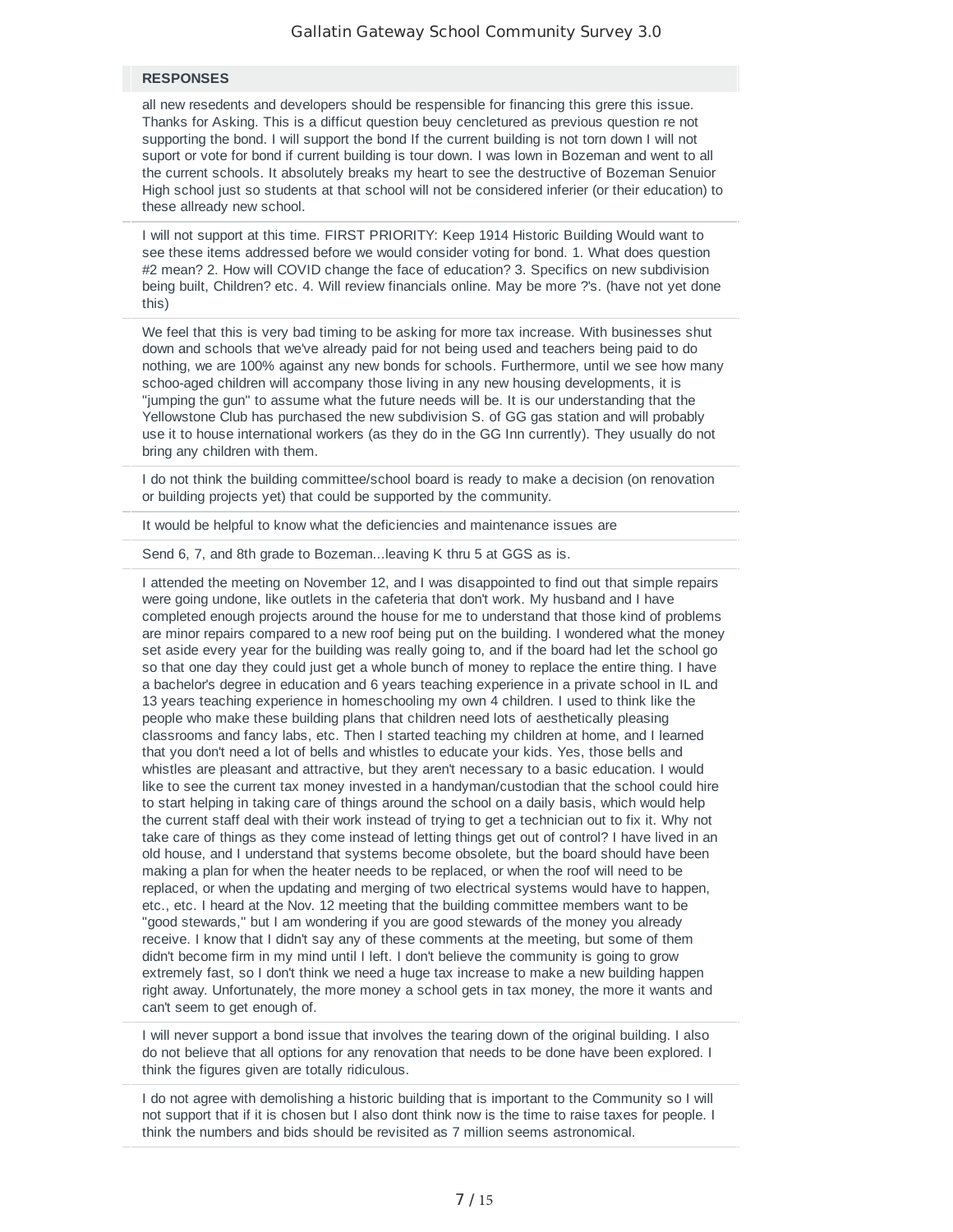First off I will not support a bond election that votes to tear down the 1914 schoolhouse. It is important to me and our town. I also think the timing of this is very inappropriate. We are in the middle of a pandemic people are out of jobs and we dont know if schools will even be able to stay open or operate normally. It is not the time to go out for a max bond.

1 am a to retired have a a ranch which has been in the family since 1909. I do not have a way to increase our taxes do to people moving in the gateway area, and wanting bigger and better at our expense. I would support the housing development moving in and bringing in the problem, pay for the new additions on our school. The people who have property in Big Sky are in Madison County. We do not have to house their employees at our expense. I had one grandson go to school in Gateway graduate with honors graduated from college with a masters. He did just fine with out all the special things. Sharon Harvey

12 I will not support a bond election in which the 1914 building is demolished. I do support and would vote for kitchen/cafeteria expansion/gym expansion & new bleachers. I don't support a new entry. The Board needs to make a 5, 10, & 20 year plan for growth, look at purchasing land, and don't spend your total bonding capacity before you know what you need.

i understand that the District will need additional square footage. i do not have attachment to the old building. i support the most economical way to obtain additional space and address maintenance needs & deficiencies. The way #4 is described it appears to be an open checkbook w/o a specified plan

Until the "anticipated" housing development is ACTUALLY growing the school district's enrollment, I'm not interested in paying. Growth in development SHOULD increase the tax basis for the school and should be a proper amount of revenue IF funds are managed properly. If this is NOT the case, a breakdown of the districts budget and tax revenue needs to be published and shared.

Do Not tear down our historical School Restore It!

I would support keeping the existing building, fixing them up and hiring a janitor. If we have any growth there should be no problem. There are too many out-of-district students.

Keeping the original, Historic, 1914 building, will add the the Gateway community as no replacement structure possibly could -- a nod to the rich & historic past of this area.

I will not support it because I am a taxpayer and 90% of the people voting on this don't pay any of these tax's. Tax payers should be the only ones to vote on it or not. We pay the bill & they don't pay anything.

19 Is it an option to build additional floors to the westward expansion or above building area to east of original building with gym. Get additional square footage that way for future growth & keep original school building as well?

Have you considered demolishing the 4 classrooms built in the 1960s and build up from there

Make developers pay for necessary new expansion to accomodate population created by their actions. Developers should "buy" into equity already here and new staff/space. Consolidate with rest of county. Eliminate overhead and need for replication just a few miles apart.

Need more detail -- "building deficiencies" does not hold water. Each school in Montana gets an allocation of the money based on attendance. Do all schools need bond issues to stay on top of maintenance? Perhaps the kids would be better off in Bozeman... would need to see a very detailed description of what is needed, how much it costs and why.

It would be terrible to demolish the 1914 building.

Taxed already almost beyond capital! 3/4 of tax bill is already toward education!

25 I will support bringing the present facility up to date, however any major expansion should be funded by Big Sky developments as they are creating a huge impact on our schools.

Relocate old school building & convert to an Air BnB... Save Building.

Let Growth be real and then we'll know how much space is needed. Don't put cart before the horse! Do Not destroy the 1914 Building!

Looks somewhat suspicious when I see the little 7+. How much are you trying to hide? Please address in email.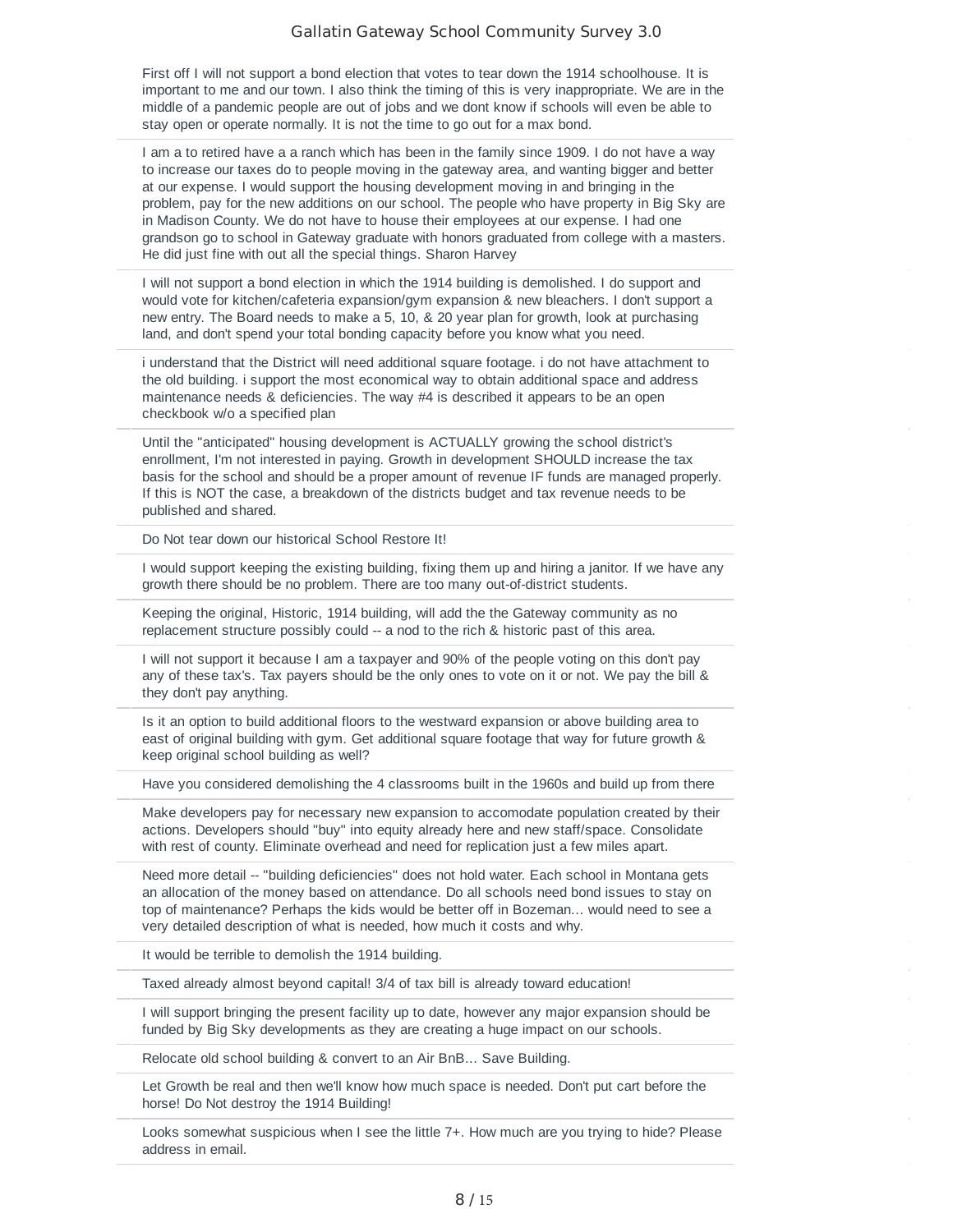If there is a "sunset clause" so taxes don't increase forever. I would prefer raising the money via fundraising at least a combination of fundraising & bond issue.

What does the plus stand for in amount? When we're talking figures with millions that could mean or a plus sign could mean millions. Please send me an email with answer.

I'M GRATEFUL THE EARLIER PUSH TO DEMOLISH THE HISTORIC SCHOOL WAS NOT APPROVED & LED TO MORE COMMUNITY INVOLVEMENT. I'M A LONG-TIME SUPPORTER OF SCHOOL FINANCIAL NEEDS BUT FIND INADEQUATE INFORMATION ON THIS SURVEY & YOUR WEBSITE WITH REGARD TO "IMMINENT HOUSING DEVELOPMENT" HOW MANY EXPECTED STUDENTS? OVER WHAT TIME FRAME? SOME ADDT'L DETAIL ABOUT DEFERRED MAINTENANCE/DEFICIENCIES WOULD ALSO HELP INFORM MY DECISION.

32 I will only support Bond neccessary to address current problems. And realistic Plans to address iminent Growth

33 7+ million dollar option. I'd like a detailed plan with costs before we agree to it. Basically I don't think it should be a free for all. We don't have kids but we'd like to see a nice school for our growing community and we are happy to support as we both believe education is of the utmost importance.

34 Has anyone met with Cross Harbor to truly evaluate the number of additional children the school may have to support or is this just a guess? The school hasn't grown in nearly 40 years. Phase out the out of district kids and start maintaining the building using the funds that are appropriated for such. Honestly, it sounds like a lot of miss management. For half the money that is being bantered around the building could easily have a many upgrades and a lot of extra-ordinary maintenance done. Unfortunately, as is often the case, we got rid of folks who took care of the building and hired a service at "half the price" and a quarter of the quality.

It is difficult to support any of these options as is without an understanding of the plan for the immediate future and long term for GGS facility and growth. ie if just do the basic bond for the deferred maintenance....how long will such maintenance be reliable and effectient. How will this work with future plans for the school if this is the only option is pursued in 2021 and address growth another year. What are the current growth/space needs that will be neglecting, if any. How viable is the option to not accept out of district students for addressing growth over the next 5 years. With the other two options, how do they address projected growth for GG and GGS. For 2021? 2025? 2035? 2040? Hard to know if these options are being based actual predicted growth or just looking at how best to improve the current facilities with the hopes it covers the growth we might have in the future. If these two later options are pursued, how long will these meet the needs of GGS?? BTW--as for the 1914 building.....It has been the heart and soul of little GG...and still is!! Keep it do not tear it down ever!! If GGS doesn't want to deal with it, build a school somewhere else!!! Will not support tearing down the building ever!!!

36 Do it once and do it right. Don't be like Monforton and continually ask taxpayers to vote for more taxes. Plan for the future now and be ready for growth.

I will not support the bond. I feel we have too many out of district students. We need to be able to support our own district. We should send 6th-8th grades to Bozeman if we need more room and make GGS K-5.

The long-term plan should include rehabilitation of the historic 1914 school. This saves our heritage and helps save the planet.

39 I would support a plan to retain the 1914 building AND provide additional square footage for expansion.

#### $My$  taxes  $1/12$

The historic school building is an asset and worthy of saving for future uses. It embodies the energy of past construction and the carbon footprint should not be wasted for a second class contemporary expansion. There is sufficient land for growth without demolition. The consequences of destroying a potentially eligible National Register Rural schoolhouse flys in the face of the campaign started in 2013 to save Montana's historic schools. The National Trust decried the threatened rural schoolhouses of Montana by listing them as the Eleven Most Threatened in the USA in 2013. Preserve Montana, the Montana Historical Society, Montana History Foundation, the HPEF, MGTPS and the Historic Preservation Board of Gallatin County all have provided grants and services to help Montana Rural Schoolhouses.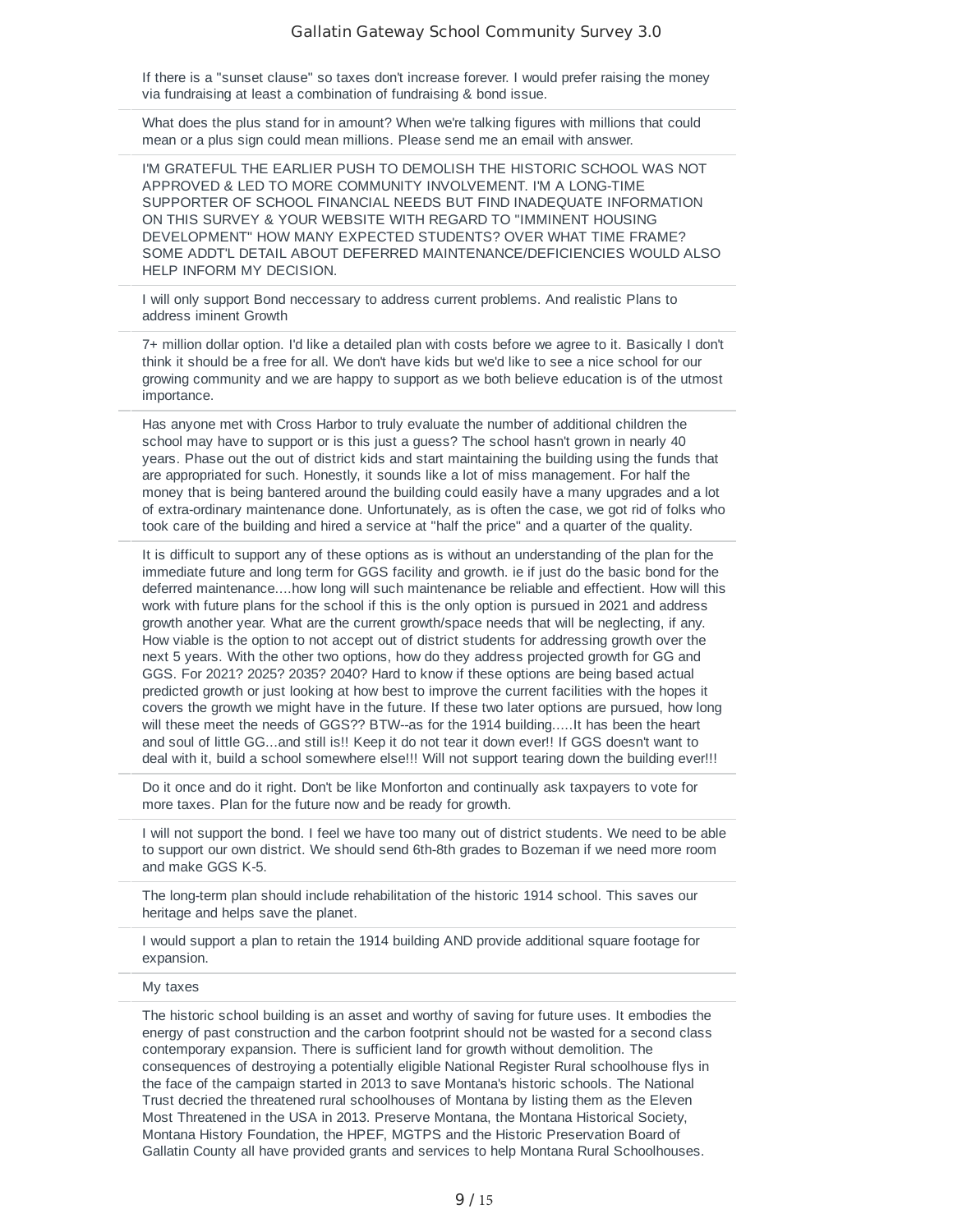Before taking the irreversible step of demolition the District ought to pursue grant funding from those foundations. To do less would be inconsiderate to the past alums who have a story to tell about their time at Gateway School.

 $\mathbf{1}_{\mathbf{1}_{\mathbf{1}}}$  - 11/11/2020 9:14  $\mathbf{1}_{\mathbf{1}_{\mathbf{1}}}$  - 11/11/2020 9:14  $\mathbf{1}_{\mathbf{1}_{\mathbf{1}}}$  - 11/11/2020 9:14  $\mathbf{1}_{\mathbf{1}_{\mathbf{1}}}$  - 11/11/2020 9:14  $\mathbf{1}_{\mathbf{1}_{\mathbf{1}}}$  - 11/11/2020 9:14  $\mathbf{1}_{\mathbf{1}_{\mathbf{1}}}\mathbf{1}_{\$ 

43 I would support a long term plan for growth that included obtaining more land which might include moving the entire school facility.

44 Is the 1914 building being used now? How is restoring it not adding sq ft? While I like the idea of keeping some history in GG by keeping the 1914 building, it seems more wise to expand for growth for the kiddos. I like that you are getting ahead of the growth that is coming; well done!

45 I feel that the process is being rushed to meet an unnecessary deadline. You are risking the loss of community support in a historically supportive community. Please slow down or step aside.

1 will not support the bond election if you vote to tear down the 1914 building. I also think you need to explore more bids 7 million is too much

47 I do not support the Gateway School.The school has low standards compared to surrounding districts

Impact fees for new construction.

Revisit bids on renovating 1914 building. Support local business like RR Taylor in construction.

50 You ever is in charge still needs to talk to Cross Harbor about impact fees for the new Housing development! Do you know what they are planning and how they may help out with any of the cost?

I would support a limited bond initiative that addresses facility deficiencies and restores what is restorable of the original 1914 structure. I would support new square footage and new facilities done in a phased plan. I will not support \$7 million in one chunk.

GGS needs a long term plan for growth which should include acquiring property. The facility needs maintenance and that should be part of a larger plan.

53 I support building maintenance and procurement of a second parcel of land that allows for more future growth than the current site is capable of holding. I definitely do not support demolition of the 1914 building.

Repair and take care of existing facilities Growth should not be a problem because you can no longer allow out of district students

We need to know more what cross harbor plans are in the community and we have 1/3 of student enrollment of out of district children.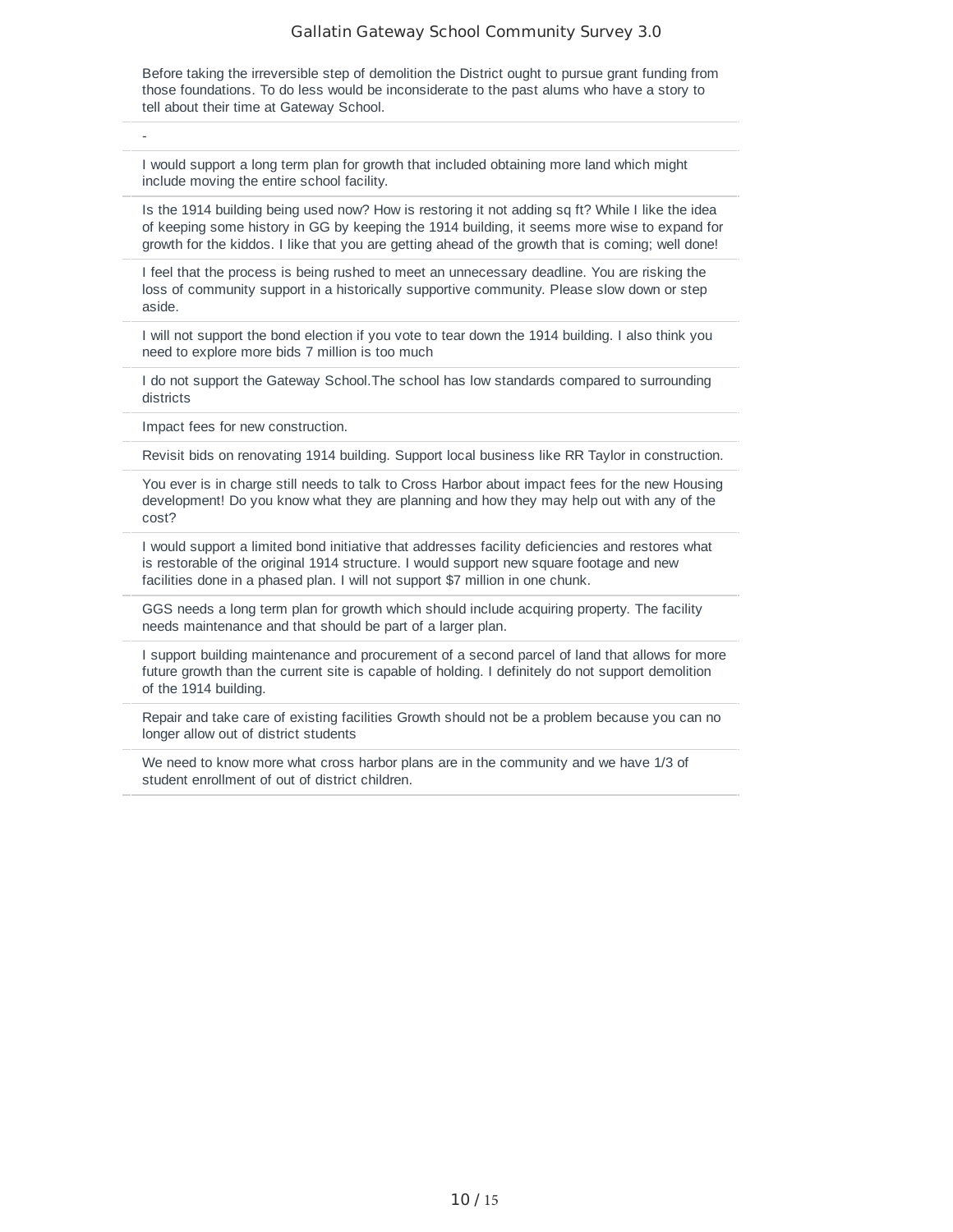## Q5 Please mark all that apply. "I would like to receive future communications from the District regarding this project via..."



| <b>ANSWER CHOICES</b>                                         | <b>RESPONSES</b> |                |
|---------------------------------------------------------------|------------------|----------------|
| Email                                                         | 63.77%           | 132            |
| Phone call                                                    | 3.86%            | 8              |
| In-person (e.g., door-to-door)                                | 1.93%            | $\overline{4}$ |
| Mail (postal service)                                         | 24.64%           | 51             |
| Community meetings                                            | 16.43%           | 34             |
| Social media posts (e.g., Facebook)                           | 15.46%           | 32             |
| District website                                              | 19.81%           | 41             |
| Please do not contact me regarding this project in the future | 7.25%            | 15             |
| Total Respondents: 207                                        |                  |                |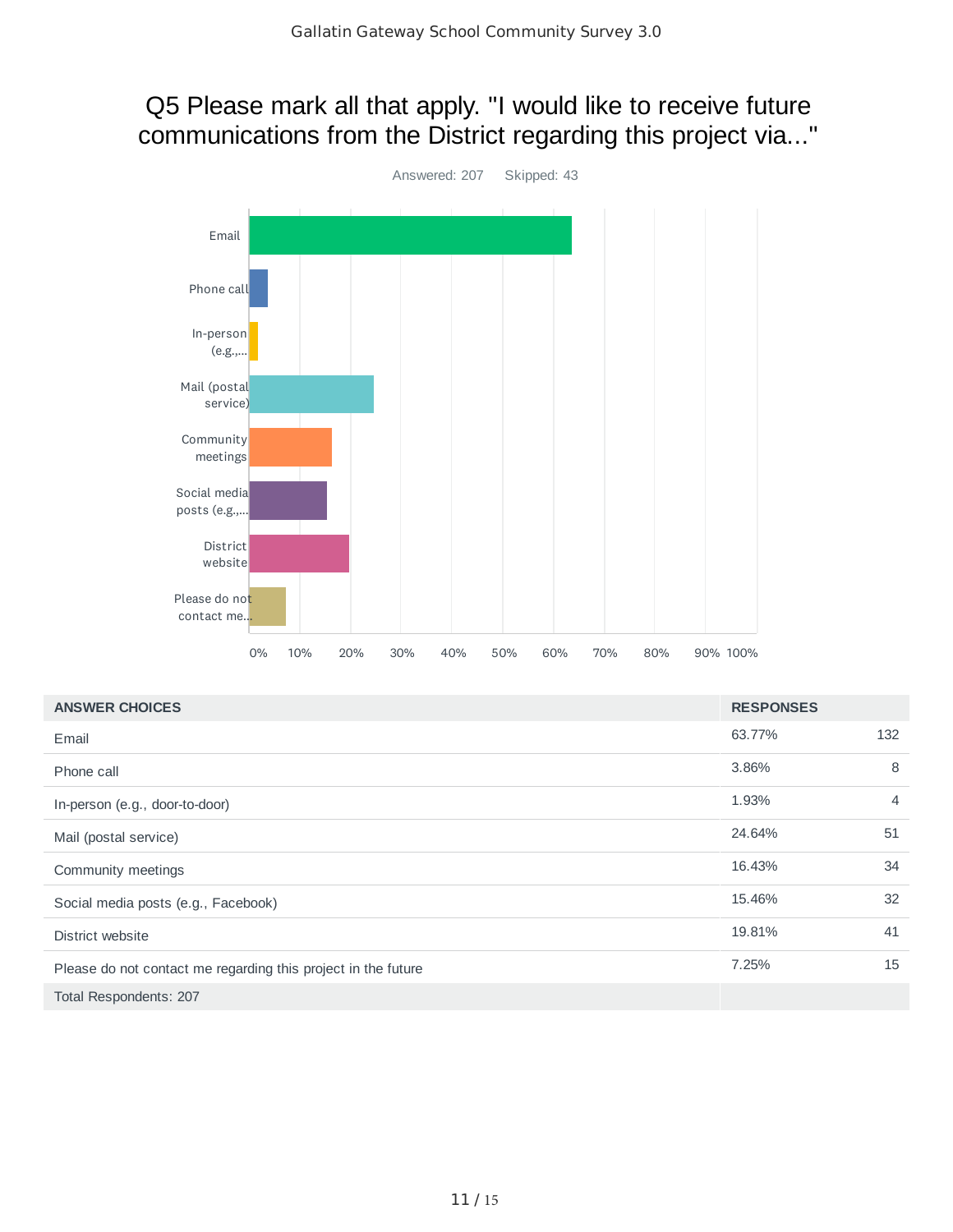## Q6 Per your answer to question #5 above, please write in your contact information.

Answered: 158 Skipped: 92

| <b>ANSWER CHOICES</b> | <b>RESPONSES</b> |             |
|-----------------------|------------------|-------------|
| Name                  | 75.95%           | 120         |
| Company               | 12.03%           | 19          |
| Address               | 76.58%           | 121         |
| Address 2             | 3.80%            | 6           |
| City/Town             | 74.05%           | 117         |
| State/Province        | 74.68%           | 118         |
| ZIP/Postal Code       | 74.05%           | 117         |
| Country               | 0.00%            | $\mathbf 0$ |
| <b>Email Address</b>  | 77.22%           | 122         |
| Phone Number          | 44.94%           | 71          |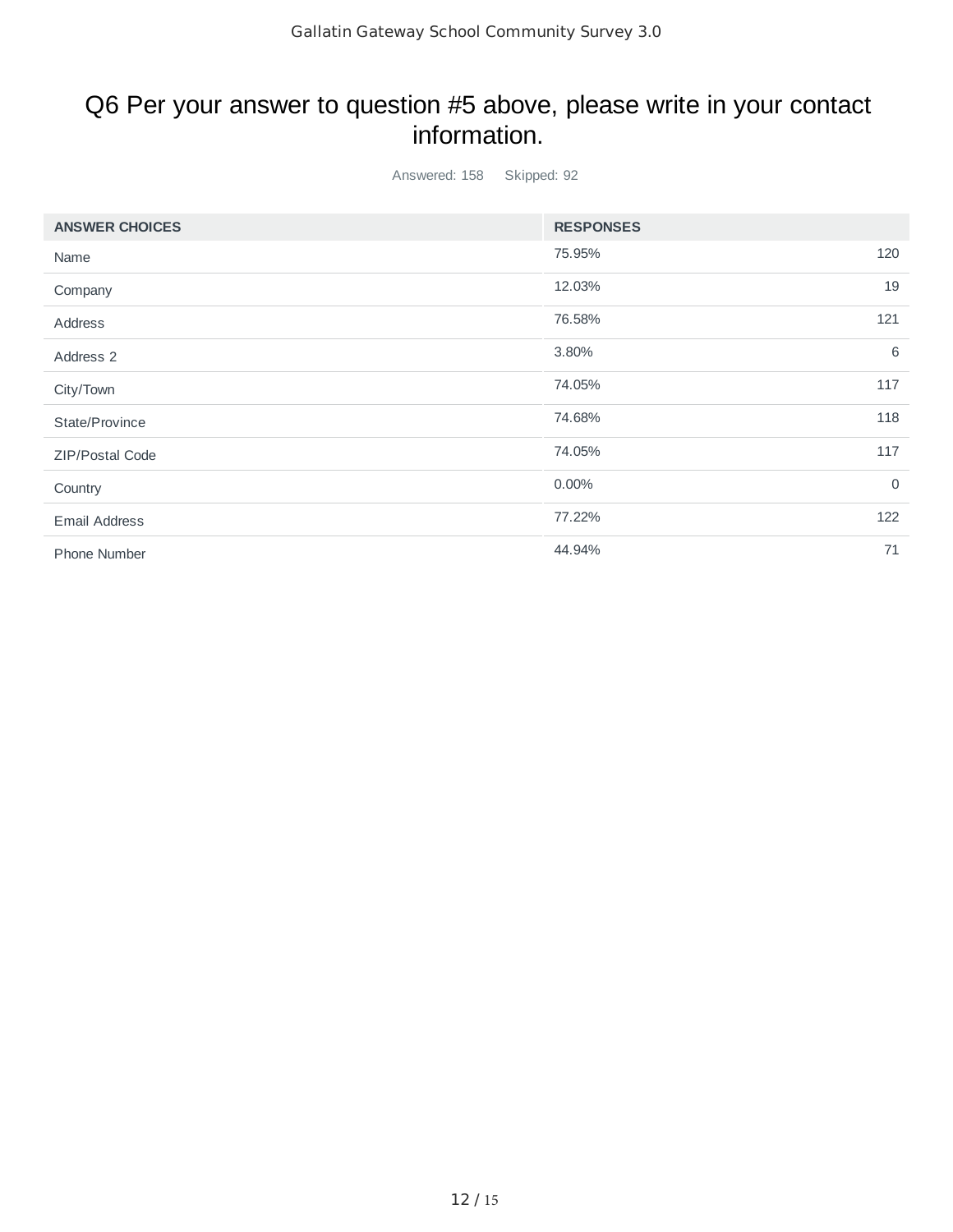# Q7 If you'd like to hear more at a community meeting, please provide suggested groups/meeting locations.

Answered: 28 Skipped: 222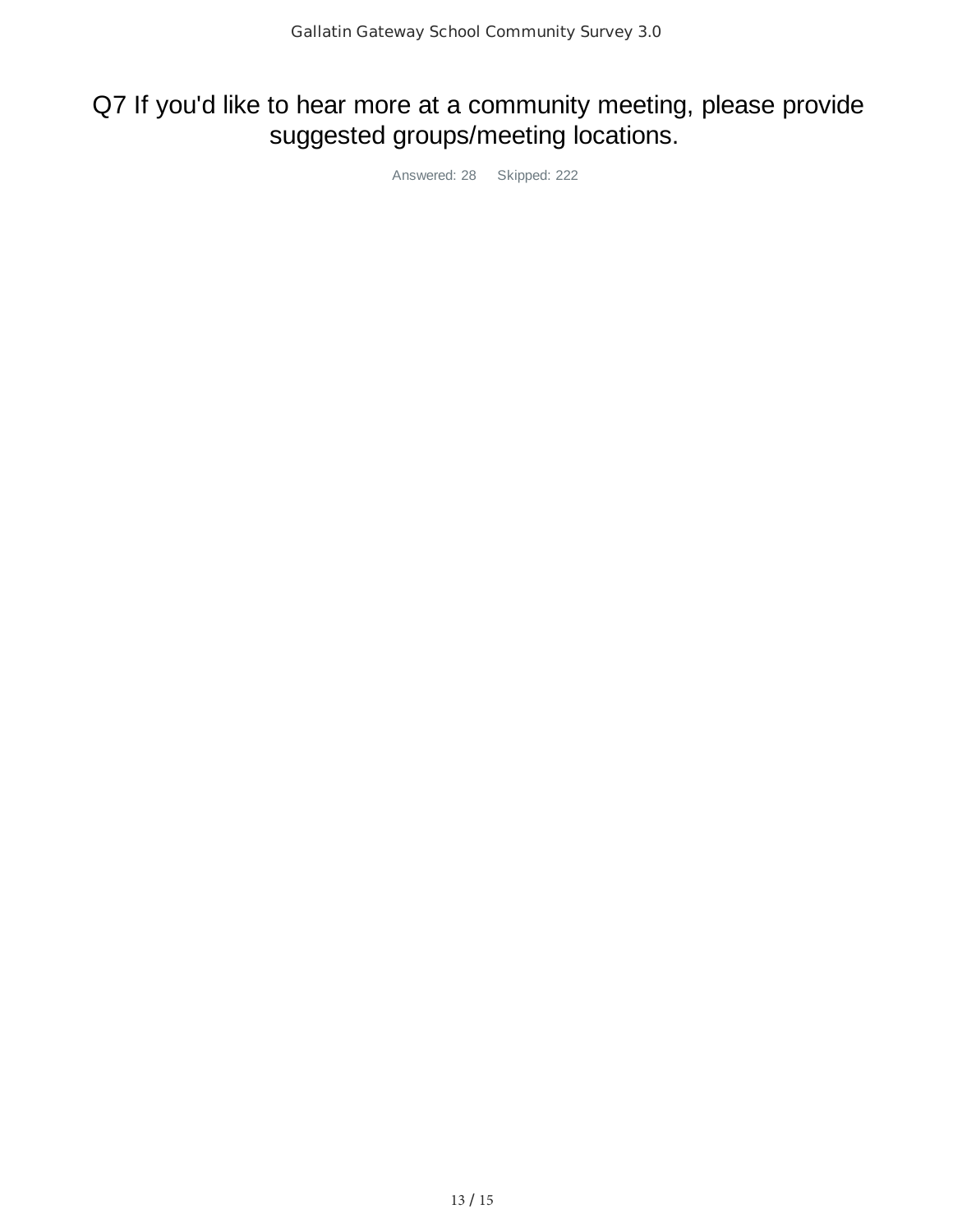#### $RESPONES$

Honestly I would participate via ZOOM or something similar

Your current options are fine, thanks.

3 Suggest- I am interested in providing the most complete forward looking education for GG students. particularly in STEM classes. I want students ready, able, and interested in taking Gallatin H.S classes to the most of what is offered. If redoing the 1914 building requires sacrificing the above, it should go.

demolish new part and build it so you can go up 3 or 4 stories

5 I favor preserving the historical school building and taking care of the students who already attend classes and after-school events there. Building out for the future? Let the biggest part of those costs be borne by those who are bringing these changes to Gallatin Gateway. . . namely the real estate agents, developers, and the parents of children who are new to the area. This may sound hard-hearted, but please understand- I've come to this opinion after my fifty-one years of paying atxes in Montana (Yellowstone and Gallatin Counties). Always... alwawys.. before now, I've gladly supported every single school bond that appeared on the ballots. I did not have children (no regrets! I love my nieces and so many other kids) and feel that I've done my duty in terms of supporting other people's children. However, burdening the current Gateway residents with the dreams of those who want to move here and/or make money from development is unfair. I close with a modest proposal for the future: I suggest that school bonds begin including a proportional tax that reflects the number of children in a household; for example, parents with two children would pay twice as much as parents with one child, etc. Just as children need healthy emotional and mental boundaries, communities need boundaries that accurately assess the impacts of new residents. It's OK to say no.

6 I feel strongly that the "imminent housing development" should pay impact fees sufficient to offset the cost of the school district of the resulting added school enrollment. Therefore, although I am generally supportive of the Gateway school, I'm reluctant to support a bond election without the construction of adequete payout fees from the developer.

7 You need to get the money from the new subdivision for the deficiencies. The locals have paid their dues for everything in Gateway.

My taxes are already so high its becoming difficult to live here.

Gallatin Gateway Community Center

Community Center

Include links to brd mtgs/committee meetings/etc to watch when convenient.

School or Community Center

 $12$ oom 11/2020 12:15 PM 11/2020 12:15 PM 11/2020 12:15 PM 12:15 PM 12:15 PM 12:15 PM 12:15 PM 12:15 PM 12:15 PM 12:15 PM 12:15 PM 12:15 PM 12:15 PM 12:15 PM 12:15 PM 12:15 PM 12:15 PM 12:15 PM 12:15 PM 12:15 PM 12:15 PM 1

I would like to join in on the discussions. Right now I would suggest offering an online version so I could honor social distance requirements due to Covid. Thank you.

Community Center

16 Thank you and please keep emailing and mailing info. Covid is still causing a fuss and making community meetings difficult. But how about meeting at some businesses with local roots/taxpayers--- Cafe, Stacy's, Big Timberworks, Forever Green, Gateway Inn. Also get neighborhoods to host neighbor meetings.

1 think the building committee has done a wonderful job reaching out to the community.

Using this space to say: I struggle with 1/3 of our students being from out of district, paying nothing on proposed bonds, and not having to pay a fee to bring their children into the district. They give feedback to the school without regard to the impact on property taxes because it will not impact them. Those freeloaders should be paying the average amount that the proposed bond will cost the residents of the district. I don't mind paying for public schools through my property taxes even though my child is beyond school age, but I do not want to pay for other people to treat the district like a free private school that they can choose when they struggle in another district for some reason. Also, I would object to destroying a historic building that can be renovated for less than the cost of tear down and rebuilding. The historic nature of it is